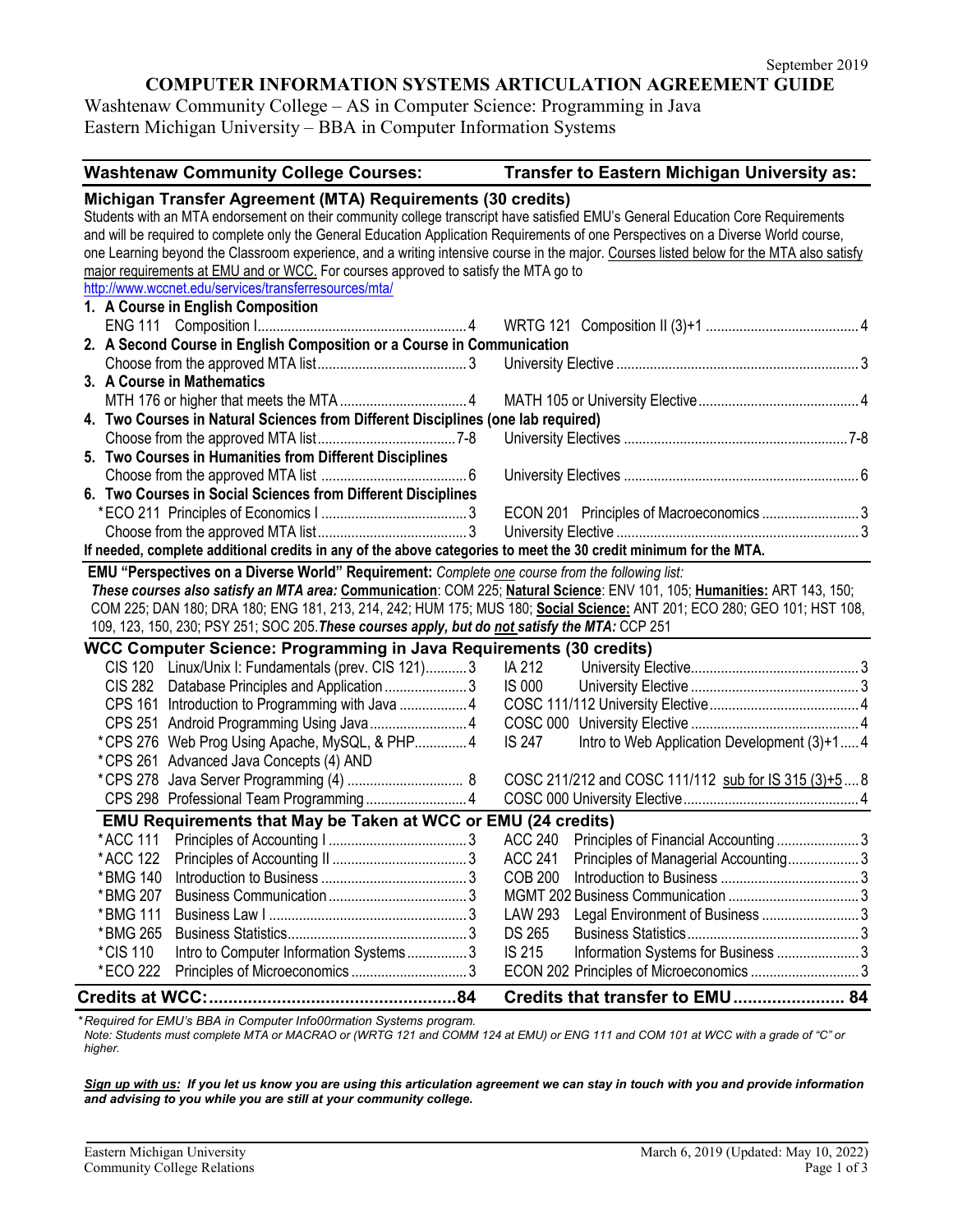# **COMPUTER INFORMATION SYSTEMS ARTICULATION AGREEMENT GUIDE**

Washtenaw Community College – AS in Computer Science: Programming in Java Eastern Michigan University – BBA in Computer Information Systems

# **Completion of the BBA in Computer Information Systems at EMU**

| MGMT 386 Organizational Behavior & Theory3<br>OM 374    Introduction to Operations Management 3                                                                                                                                                                                                                                                                                                                                                                                                                                                                                                                                                                                                                                                                 |              |
|-----------------------------------------------------------------------------------------------------------------------------------------------------------------------------------------------------------------------------------------------------------------------------------------------------------------------------------------------------------------------------------------------------------------------------------------------------------------------------------------------------------------------------------------------------------------------------------------------------------------------------------------------------------------------------------------------------------------------------------------------------------------|--------------|
| <b>Discipline Requirements</b><br>Business Data Comm & Information Security 3<br>IS 320<br>IS 350<br>Enterprise Resource Planning and Architecture 3<br><b>IS 380</b><br>Data and Information Management3<br>Systems Analysis and Design3<br><b>IS 417</b><br>IS Project and Risk Management3<br>IS 425<br>IS 449W IS Strategy, Management & Acquisition3<br>IS 310 Social Media for Business (3)<br>IS 385 Data Warehousing (3)<br>IS 400 Business Data Modeling & Visualization (3)<br>IS 405 Web Content Mining (3)<br>IS 410 Data Mining (3)<br>IS 415 Business Mobile Application Development (3)<br>IS 422 Social Media Network Analysis (3)<br>IS 427 Business Process and Identity Management (3)<br>IS 437 Intro to Business Info Technology Audit (3) | (24 credits) |
| <b>LBC Requirement</b><br>One Learning beyond the Classroom (LBC) course or<br>noncredit experience must be completed at EMU. Consult<br>College of Business advisor for options.<br><b>University Electives</b><br>Complete enough credits to bring the minimum at the four-<br>year college level to 42 credits. Additional electives may be<br>required at EMU if fewer than 78 credits are transferred.                                                                                                                                                                                                                                                                                                                                                     | (3 credits)  |

## **Sample Sequence for completing the program:**

Courses may not be offered every semester. Consult with a COB advisor to make a course plan.

| <b>First Semester</b>  |                                                  | (12 credits)           |
|------------------------|--------------------------------------------------|------------------------|
| <b>Second Semester</b> | OM 374 F, W, S, online, prereq: DS 251 or 265  3 | (12 credits)           |
| Third Semester         | MGMT 490 F, W, S, online, Concur Prereq: OM 3743 | $(12 \text{ credits})$ |
| <b>Fourth Semester</b> | IS 449W F, W, prereq: IS 417 and IS 4253         | (6 credits)            |